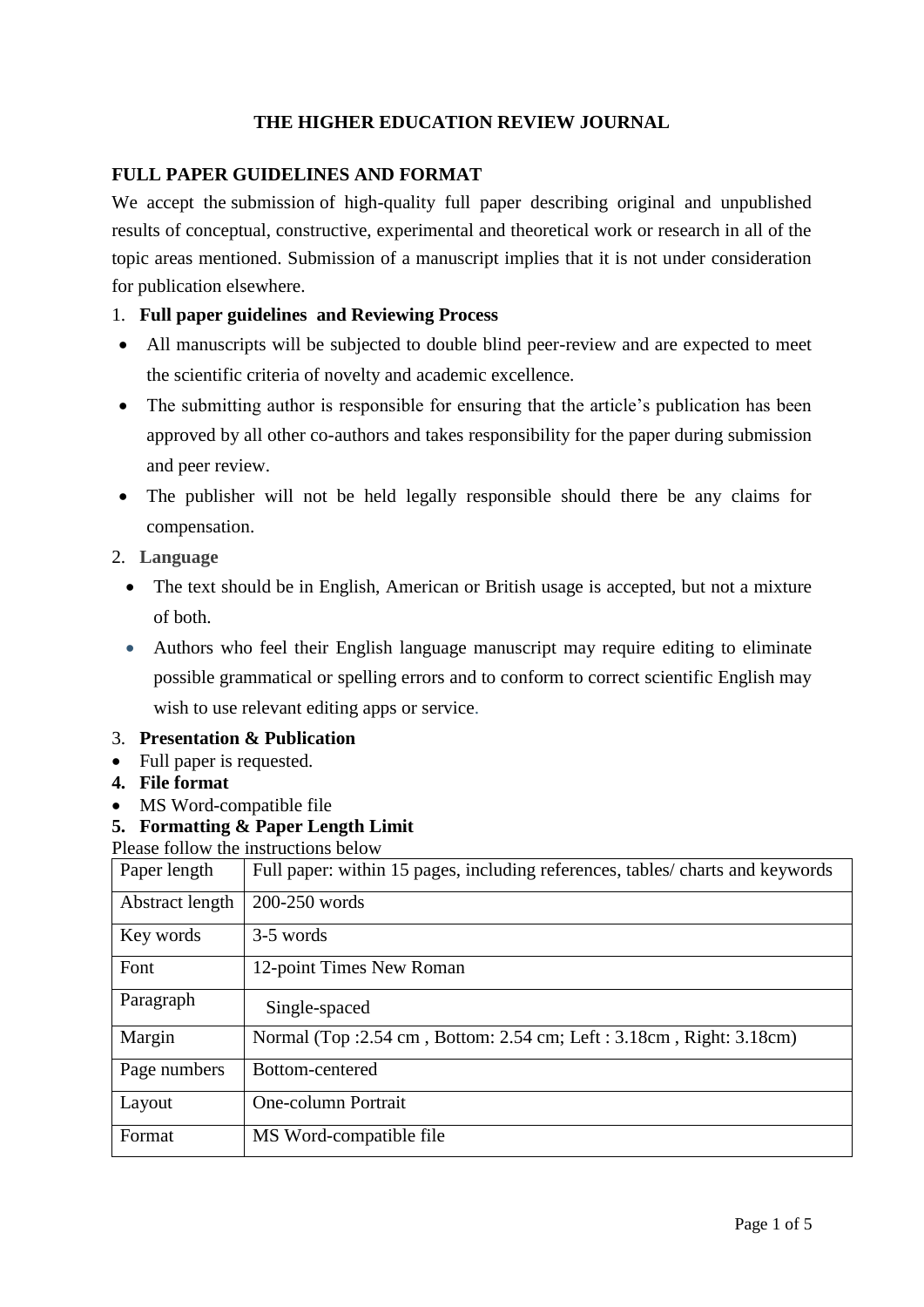## **6. Paper Structure**

#### 6.1. **Title**

Please endeavor to have a concise and informative title sufficient to represent the scope of the objective(s) and the overall content of the article.

#### 6.2. **Author information**

Author's names should appear below the title should be followed by their respective address. The affiliation(s) of the authors, i.e. institutions, (departments), cities, (state), country should be provided.

A clear indication and an active e-mail address of the corresponding author, if available, the 16-digit ORCID of the author(s) will be published.

#### 6.3. **Abstract**

Your abstract should contain a single paragraph (without headings) and it should be between 150 and 250 words long. Check if the following questions are answered;

- 1. Does the abstract begin with some background information to put your research in context?
- 2. Is the purpose or goal of your research clearly mentioned?
- 3. Is there at least a brief mention of the methods you have used?
- 4. Have you included at least one key result or finding?
- 5. Is the abstract structured in the form of a single paragraph (without headings), and is it 150 to 250 words long?
- 6. Have you run a spelling/grammar check using your word processing software (e.g., Microsoft Word)?

#### 6.4. **Keywords**

Please select and provide 3 to 5 keywords for indexing purposes

- 6.5. **Structural body.** The manuscript should contain the following
	- Purpose/Objectives
	- Methodology/Approach
	- Findings/Results
	- Discussion
	- Conclusion/Implications/Recommendations
	- Acknowledgements (when appropriate)
	- References
	- Appendices (when appropriate)

#### **7. Academic Ethics**

Papers submitted for the Higher Education Review journal should report original and previously unpublished findings.. Papers that are found to be plagiarised will be automatically dismissed.

## **8. Submission Method**

Please send your paper via online at journal@unche.or.ug and should you have any questions, please contact [us](https://www.acavent.com/) at [cmuhumuza@unche.or.ug](mailto:cmuhumuza@unche.or.ug)

**9. Evaluation Process**

All papers will be subjected to double blind peer-reviews. Relevancy, structure, research method, ethical conducts, language standard, innovativeness, references, hypothesis, result presentation, proficiency, format, amongst many other factors are considered for the evaluation process.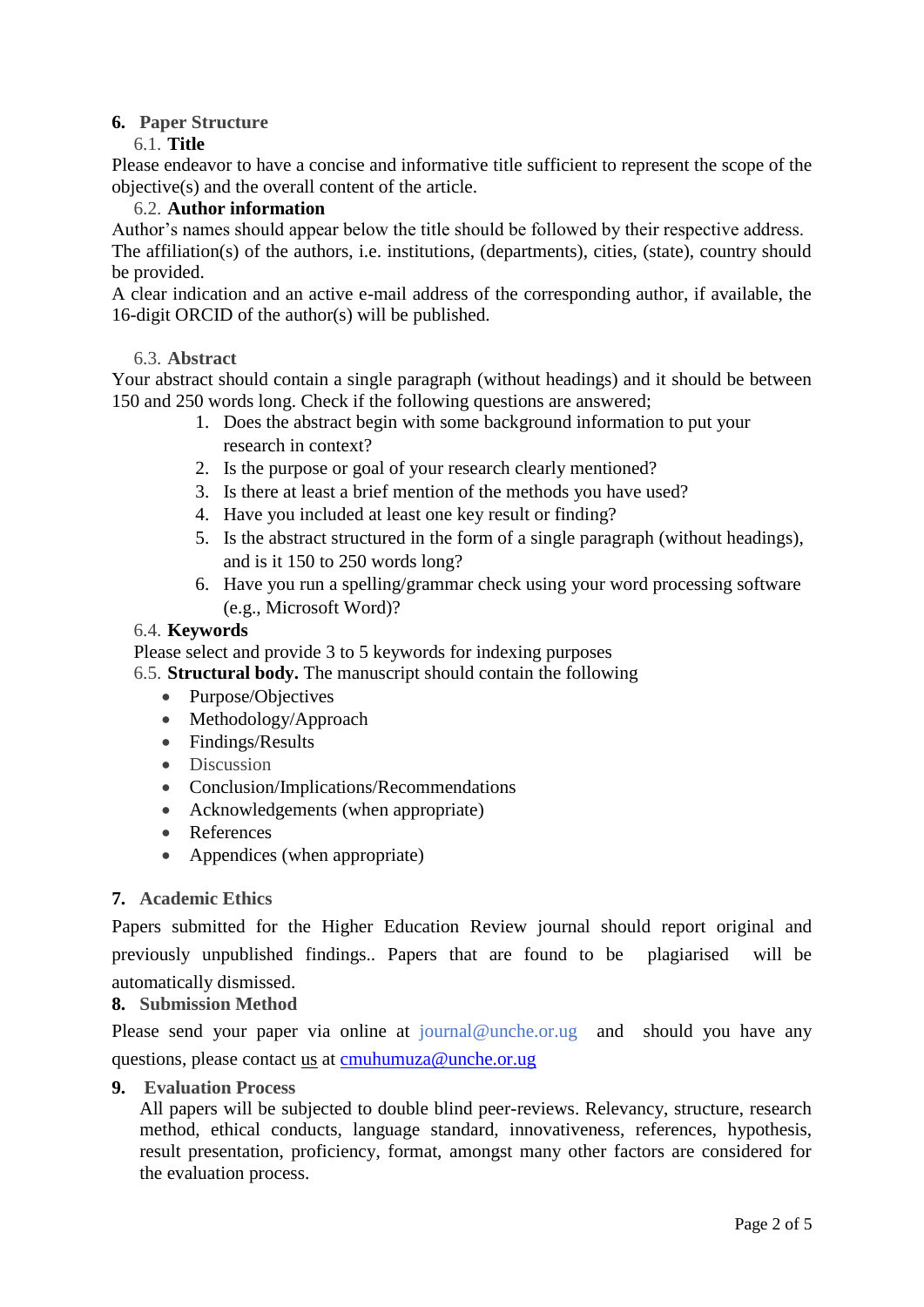## **10. Declaration**

All manuscripts must contain the following sections under the heading `Declaration`, to be placed before `References`. If there exists any sections that are irrelevant to your manuscript, please include the heading and write `Not applicable` for that section

### **11. Funding**

Infomation that explains whether and by whom the research was supported should be indicated under funding

### **12. Conflict of interest/competing interests**

All financial and non-financil competing interests must be declared in this section.

## **13. Availability of data and material for data transparency**

All maniscripts must include an `Availability of data and materials` statement. It should include information on where data supporting the results reported in the article can be found.

- Data availability statements can take the following forms (or a combination of more than one if required for multiple datasetss)
- The datasets generated and/ or analysed during the current study are available in the [NAME] repository,[PERSISTENT WEB LINK TO DATASETS]
- The datasets used and/or analysed during the current study are available from the corresponding author on reasonable request.
- All data generated or analysed during this study are included in this published article [and its supplimentary infomation files]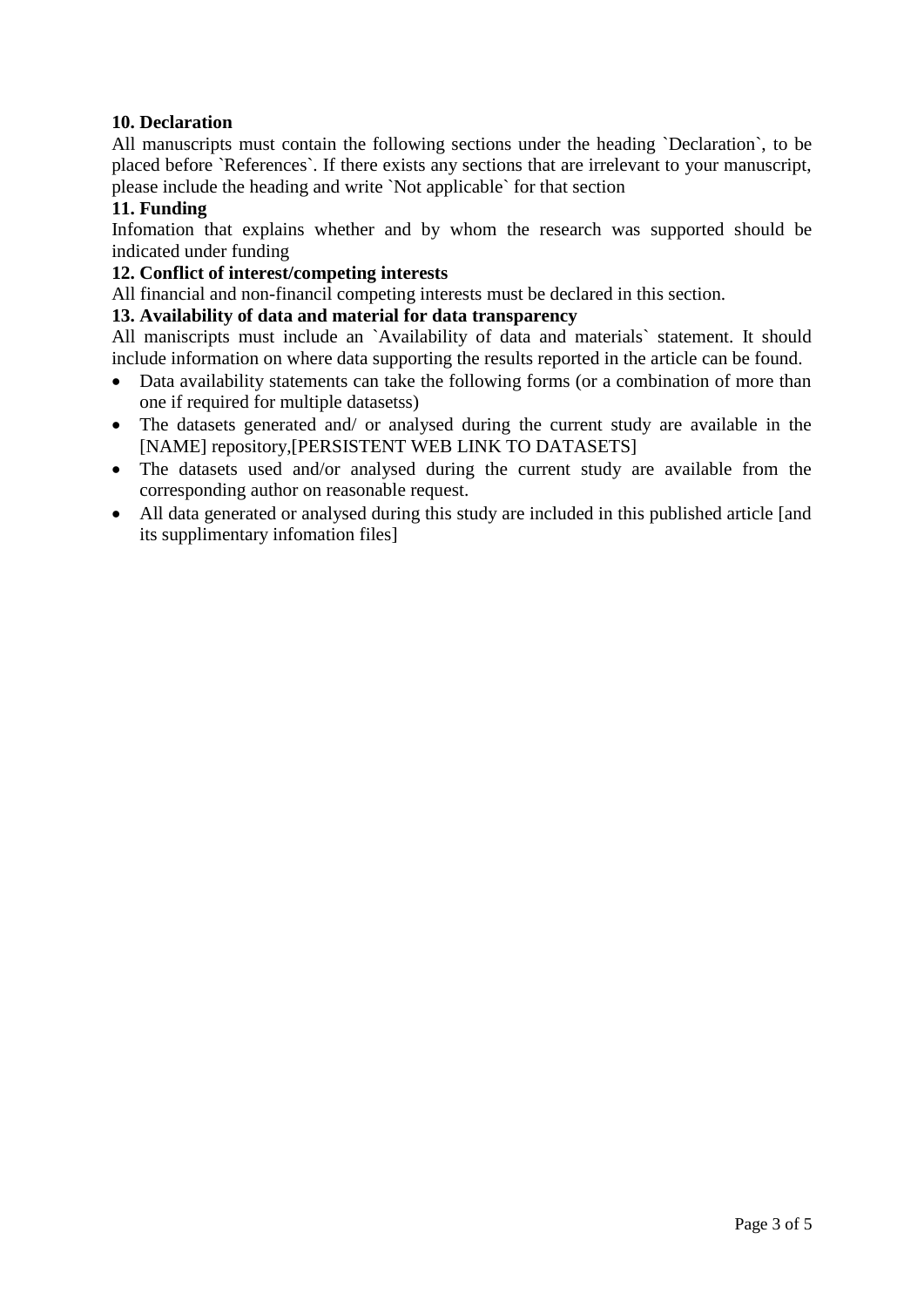#### **FULL PAPER FORMAT/ TEMPLETE**

Your Paper's Title Starts Here: Please Center, Use Tnr 20pt., Bold (In English!!) FULL FIRST AUTHOR $^1$ , FULL SECOND AUTHOR $^{2, \, *}$  AND FULL THIRD AUTHOR<sup>3</sup> (TNR 12PT., CENTRED)

 *Full affiliation of first author, including country (in English, TRN 10pt. centred) Full affiliation of second author, including country (in English) List all affiliation in the same way (in English) \*Corresponding author*

#### **Received: date/accepted: date**

**Abstract.** Insert your abstract here. It should be a single paragraph, without indentation, that summarizes the key points of the manuscript in 200 to 250 words.

**Keywords:** Please provide a maximum of 5 key words in alphabetical order separated with semicolons, not included in the title (max 5 key words in English) e.g. First keyword; Second keyword; Third keyword; More

**1. Introduction** (TNR 14pt., bold)

Your text comes here, (TNR 12pt., alignment in block, spacing 1,0)

#### **1. Subsection title (TNR 12pt., bold)**

Text with citations

#### **2. Subsubsection title (TNR 12pt., bold)**

Text with citations.

Give each section, subsection and subsubsection a unique label (see Sec.3)

**3. Tables and figures** should be numbered and references to them must be in the text. Acceptable labelling for a table is Tab.1 and Fig. 1 for a figure.

*Table 1: write your table caption here (TNR 10pt., italics)*

| Times New Roman 10pt | Times New Roman 10pt | Times New Roman 10pt |
|----------------------|----------------------|----------------------|
| Times New Roman 10pt | Times New Roman 10pt | Times New Roman 10pt |
| Times New Roman 10pt | Times New Roman 10pt | Times New Roman 10pt |



*Figure 1: please write you figure caption here (TNR 10pt., centered, italics)*

#### **4. Equations**

Equations (refer with: Eq. 1, Eq. 2...) should be placed in the middle, denoted by numbers in round parentheses and transformed by equation conversion manager, **do not use Print Screen or jpg format**. For example:

$$
r_i - r_f = \beta_i (r_M - r_f), i = 1, 2, \dots, n
$$
 (1)